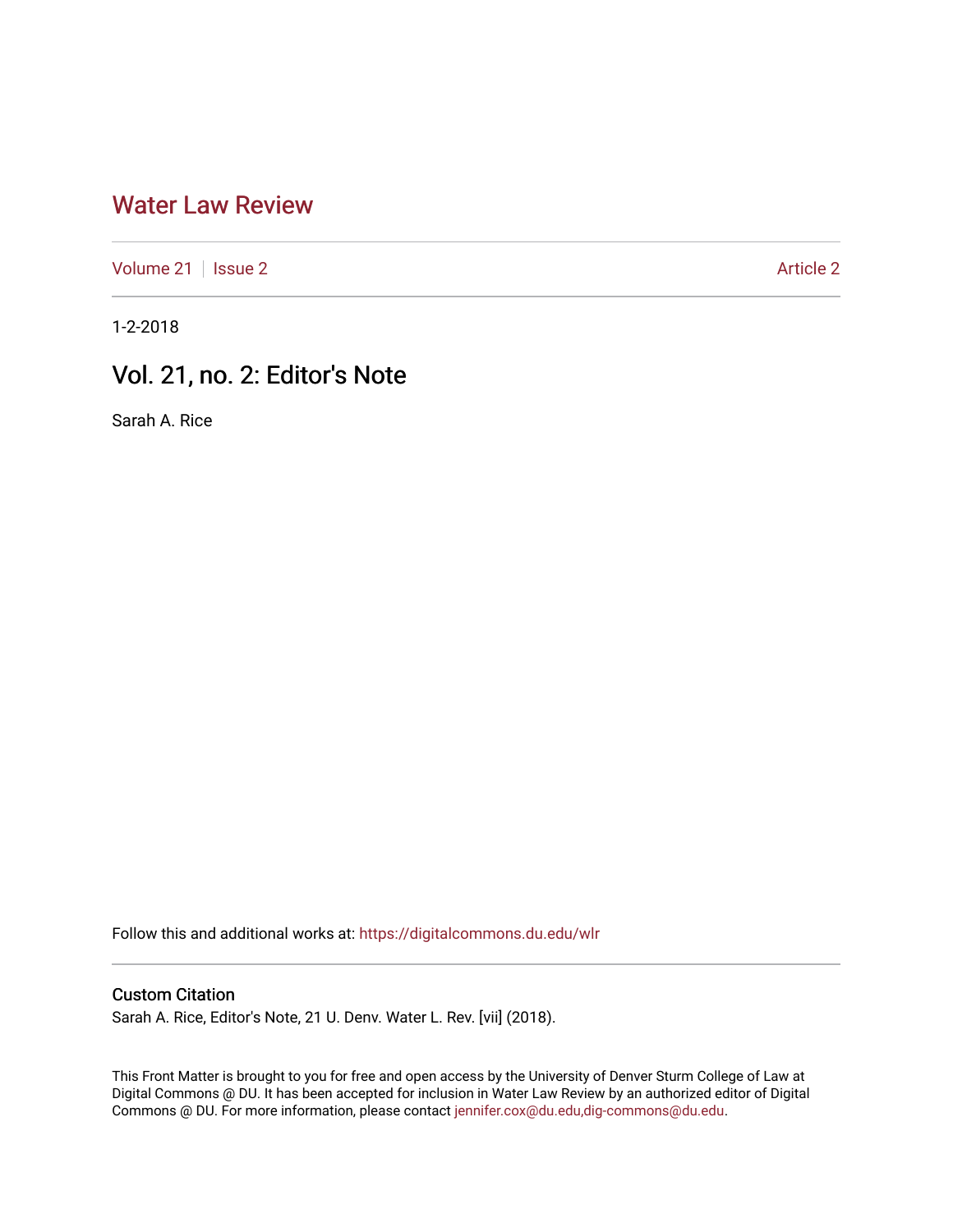## **EDITOR'S NOTE**

It is my pleasure to present to you Volume **21,** Issue 2 of the *Water Law Review.* It has been a fantastic year for the *Water Law Review* as we continue to explore broader discussion in the field of water law.

This past March, the *Water Law Review* was honored to once again host our annual symposium at the Sturm College of Law titled "Forging Sovereignty, Self Determination, and Solidarity through Water Law." With a focus on historically marginalized communities who have lacked ownership, control, access, and distribution of water rights, the symposium was a great success in continuing the conversation as to the broader implications of water law and policy that have historically shaped the United States.

As evident in this issue, these discussions are not only happening at local levels, but nationally and internationally as well. The *Water Law Review* strives to find its role in this ongoing discussion through providing information that will foster a focus for the ongoing legal issues that plague the political, economic, and environmental landscapes of water law. As many who have studied and practiced water law know, water is not merely a thing, but a cultural milieu.

The *Water Law Review* has a strong tradition of publishing progressive content meant to elicit further discussion. **I** invite you to read the four articles published in this issue as well as the timely content of water cases, conferences, legislation, and ideas our staff tirelessly collects.

The first two pieces in this issue reflect a discussion happening around the globe: can water be a recognized and enforceable human right? The first piece, *The Emerging Human Right to Water in International and Domestic Law* **by** Dr. Waseem Ahmad Qureshi, advocates for a recognition of the right to water as a basic human right. **By** examining some of the most populated areas of the world lacking in basic sanitation facilities and access to clean drinking water, Dr. Quereshi makes the argument that more explicit measures must be taken in legal systems throughout the world to guarantee water as a basic human right. In the second piece, *Realising the Human Right to Water: A Conflict Between Realisation and Implementation-The South African Experience,* author Hadrian Tulk dives deeply into a case study of South Africa's tumultuous experience with water and guaranteeing it as a human right.

Next, authors Lynn M. Forsythe, Ida M. Jones, and Deborah **J.** Kemp provide an overview of California's Sustainable Groundwater Management Act since its enactment in 2014. The article addresses some of SGMA's successes, as well as short-term impacts on the value of agricultural land in California. While water management in California has always been a tumultuous subject, the authors argue that Groundwater Sustainability Agencies will help to integrate a scientific based approach into ground water policies.

In the fourth article featured, author Guillermo Arribas Irazola explores the interesting case of the fog catchers of Peru. In *The Fog Catchers: The Rise of Property Beyond the Cost-Benefit Approach,* discusses shantytowns on the outskirts of Lima, Peru creating their own management of land and water outside the confines of traditional property approaches. With no legal rights over lands, residents have a choice: buy expensive water from third-parties or engage in the practice of "fog farming." The author argues that the fog catchers case reflects the tension between social norms and established legal systems in developing countries.

Finally, we hope you find useful our student writings on recent cases, legislation, conferences, literature, and developments from around the country. The *Water Law Review* strives to provide timely content to our readers while also giving our staff the opportunity to explore water law through various lenses. Our print content, combined with our robust online content, keeps our readers well informed of the various water issues and policy around the nation and world.